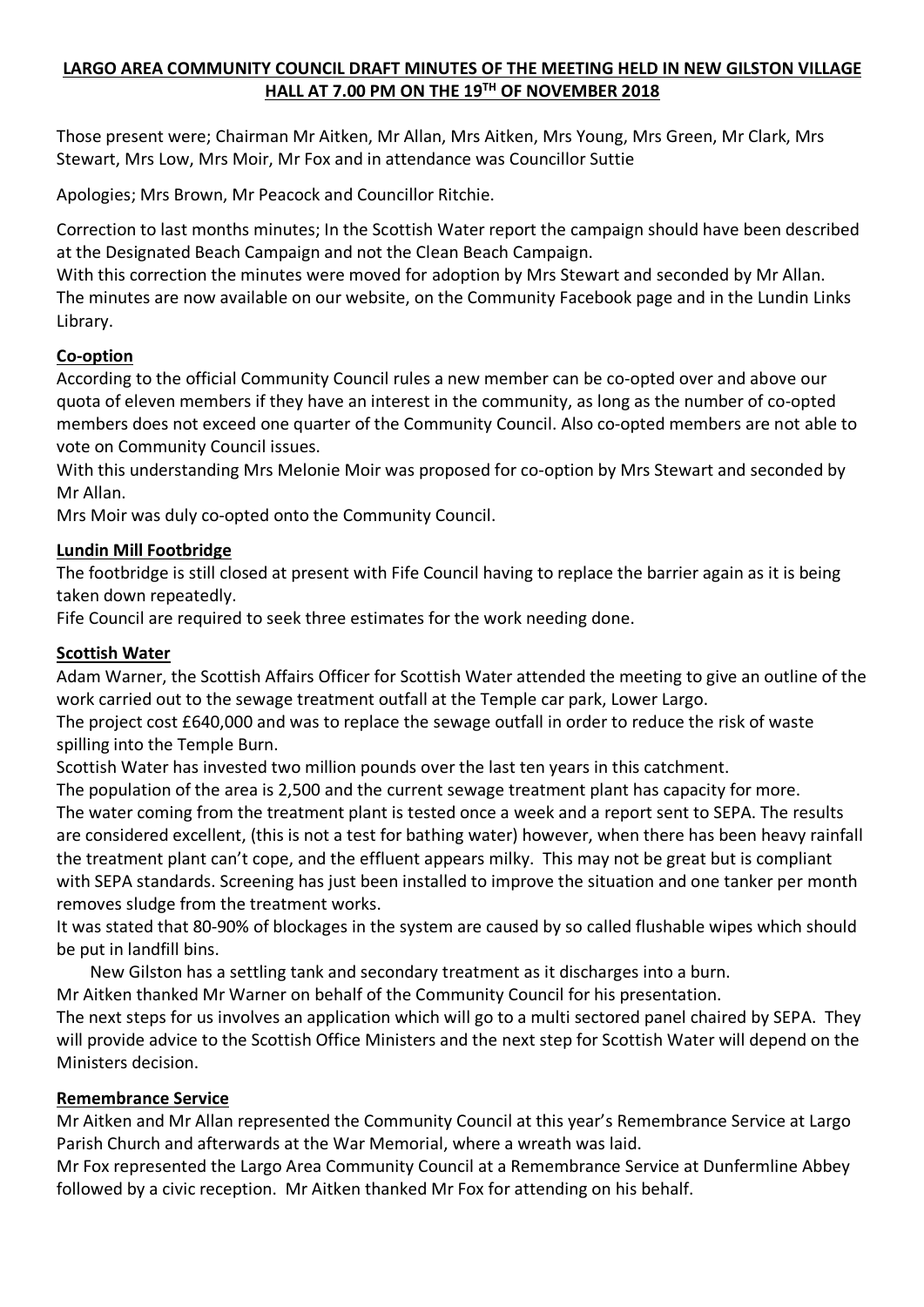# **Communication**

Following a request from Mr Peacock for details about how the Community Council communicates Mr Aitken gave an outline as follows; Any members wishing items discussed at the meeting pass them to the secretary who forwards them to the Chairman. From this list items are put on the agenda which is put on the community website and sent to Community Council members. Further issues can be picked up at the meetings.

## **Treasurers Report**

The Community Council is grateful to David Stacey for all his hard work as Treasurer and in helping with the hand over to the new Treasurer Mr Peacock.

It was suggested that a new web page be created for a one-off fee of £250. Mr Aitken offered to put up half of the money, with Mr Peacock offering to pay the remaining half. Mr Aitken left the room (Mr Peacock was not at the meeting) while this was discussed. Mrs Young proposed and Mrs Stewart seconded the proposal that the Community Council should pay for this, and the £30 to pay for the PC with all data from Mr Stacey. The proposal was passed, and Mrs Stewart will pass this information to Mr Peacock.

### **Speed Watch**

Mrs Stewart contacted the Community Police about the possibility of Community Council members wishing to attend a Speed Watch course, giving them the opportunity, as volunteers, of monitoring traffic speed in the villages. This may be possible, and it is hope that we will get an update in January. On other speed matters;

- rubber monitoring strips may be put down in Upper Largo, a site is being considered.
- Bob the Replica Police Speed controller may be brought back to the villages.
- The markings on the speed bump at the shops in Lundin Links have been worn off with the result that the bump is hit hard by drivers unaware of it.
- A new bus shelter will be put up on the north side opposite the shops, although the request to move the bus stop has been turned down.
- New Gilston would like to be considered for speed monitoring and there is a bollard at the west end of the village needing to be put back up.

### **Lundin Homes**

The anxiety over the survival of the trees in the Roundel continues to be an issue as the soil at the base of the trees is still being disturbed. This will be brought up again with Mr Spence.

Pedestrians are coming off the gravel pavement on to the roadway to avoid walking on this surface, which is a danger to pedestrians and the drivers.

There is still confusion over the unfinished path which runs down the west side of Selkirk Grove. It come to such an abrupt end that it is a real hazard to people walking from the development to the park.

### **Dumbarnie Links Golf Course**

It appears that the contractors have put up a fence which is out-with their boundary and there are still concerns over the impact the development is having on the Special Site of Scientific Interest site adjacent. Mrs Stewart will investigate these issues.

### **Planning**

- Erection of dwelling house and garage with associated access and parking on the Land to the North of Law View, Main Street, New Gilston.

Residents have expressed concern over the development which involves trees being removed along a shared access which is also part of a well-used community woodland walk.

The Community Council agreed that there was community interest and that representations would be submitted in support of local residents. Mrs Low will liaise.

- 69 Leven Road –  $2<sup>nd</sup>$  house in gap site. Resubmission of 7-bedroom development. The Community Council agreed to submit representations including over intensive development of a confined site and a modern development not in-keeping, nor sympathetic with the area.